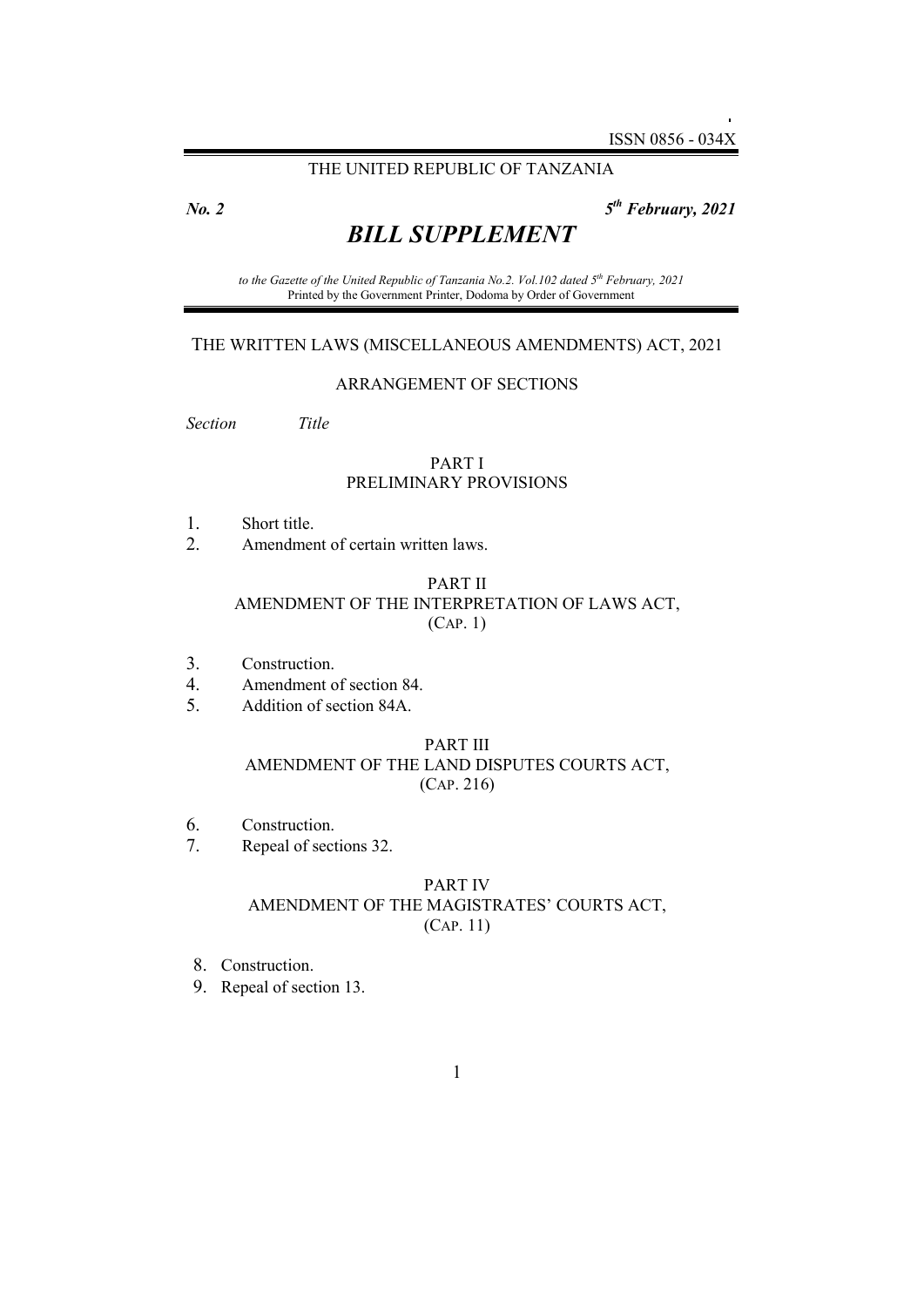## **NOTICE \_\_\_\_\_\_\_\_**

 $\overline{\phantom{a}}$ 

This Bill to be submitted to the National Assembly is published for general information to the general public together with a statement of its objects and reasons.

Dodoma, **JOHN W. H. KIJAZI**<br>5<sup>th</sup> February, 2021 Secretary to the Cabine Secretary to the Cabinet

#### **A BILL**

*for* 

#### **An Act to amend certain written laws.**

**ENACTED** by the Parliament of the United Republic of Tanzania.

#### PART I PRELIMINARY PROVISIONS

Short title **1**. This Act may be cited as the Written Laws (Miscellaneous Amendments) Act, 2021.

Amendment of certain written laws

**2.** The written laws specified in various Parts of this Act are amended in the manner specified in their respective Parts.

#### PART II

## AMENDMENT OF THE INTERPRETATION OF LAWS ACT, (CAP. 1)

Construction Cap. 1 **3.** This Part shall be read as one with the Interpretation of Laws Act, hereinafter referred to as the "principal Act".

Amendment of section 84 **4**.-(1) The principal Act is amended in section 84, by-

 (a) deleting subsection (1) and substituting for it the following:

 "(1) The language of laws of the United Republic shall be Kiswahili.";

 (b) adding immediately after subsection (1) the following: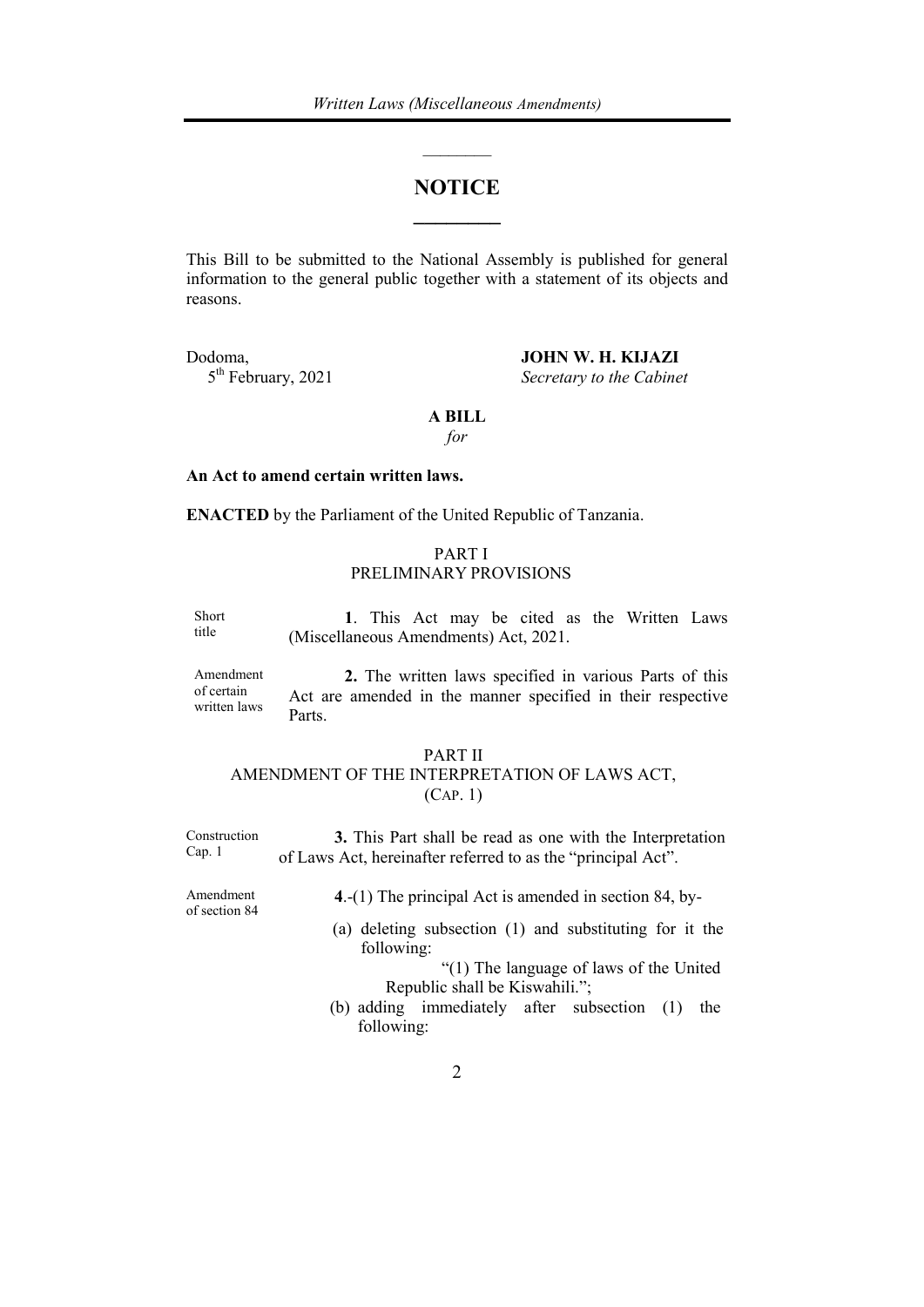"(2) Laws of the United Republic that are currently in the English language shall be translated into Kiswahili.

 (3) Notwithstanding subsection (1), where circumstances so requires, laws may be translated into English language.";

- (c) renumbering subsections (2) and (3) as subsections (4) and (5) respectively;
- (d) deleting the word "English" appearing in subsection (5) as renumbered and substituting for it the word "Kiswahili"; and
- (e) adding immediately after the renumbered subsection (5) the following:

 "(6) The Minister responsible for legal affairs may make regulations prescribing circumstances and conditions where a law may be in a language other than Kiswahili language.".

Addition of section 84A

**5**. The principal Act is amended by adding immediately after section 84 the following:

> "Language of courts, etc

**84A**.-(1) Notwithstanding any other written law the language of courts, tribunals and other bodies charged with the duties of dispensing justice shall be Kiswahili.

 (2) Notwithstanding subsection (1), courts, tribunals and other bodies charged with the duties of dispensing justice shall use the English language as may be determined by the presiding officer where the interests of justice so requires.

 (3) Subject to subsection (2), where English language is used in dispensation of justice, that language shall be translated and authenticated in Kiswahili language.

 (4) The Minister responsible for legal affairs may, in consultation with the Chief Justice, make regulations for better carrying out the provisions of this section.".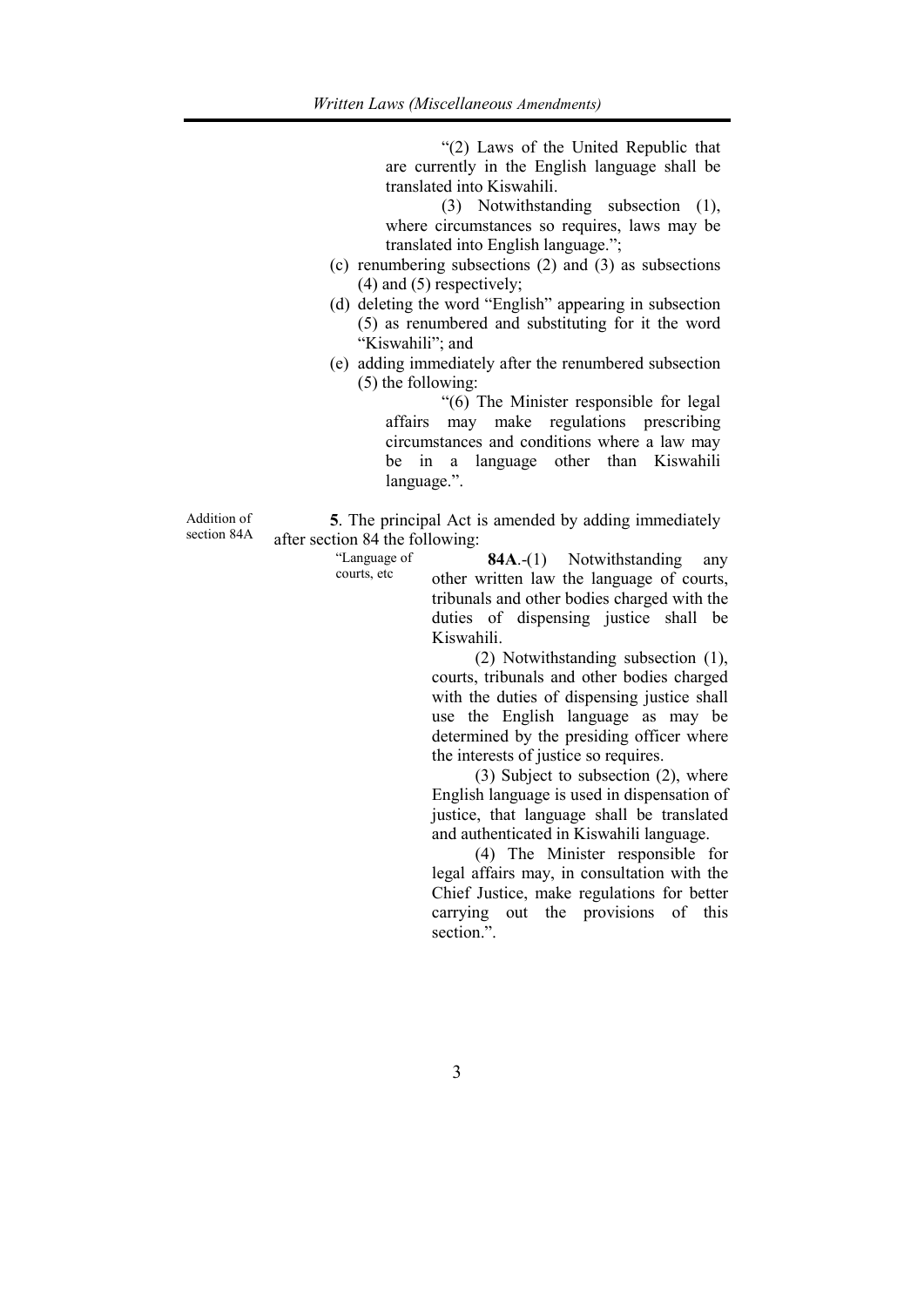#### PART III AMENDMENT OF THE LAND DISPUTES COURTS ACT, (CAP. 216)

Construction Cap. 216 **6**. This Part shall be read as one with the Land Disputes Courts Act, hereinafter referred to as the "principal Act".

Repeal of section 32 **7.** The principal Act is amended by repealing section 32.

#### PART IV AMENDMENT OF THE MAGISTRATES' COURTS ACT, (CAP. 11)

| Construction | 8. This Part shall be read as one with the Magistrate's     |
|--------------|-------------------------------------------------------------|
| Cap. 11      | Courts Act, hereinafter referred to as the "principal Act". |
|              |                                                             |

Repeal of section 13 **9.** The principal Act is amended by repealing section 13.

 $\frac{1}{2}$  ,  $\frac{1}{2}$  ,  $\frac{1}{2}$  ,  $\frac{1}{2}$  ,  $\frac{1}{2}$  ,  $\frac{1}{2}$  ,  $\frac{1}{2}$ 

## **OBJECTS AND REASONS**  \_\_\_\_\_\_\_\_\_\_\_\_\_\_\_\_\_\_

 This Bill proposes amendment of three laws, namely the Interpretation of Laws Act, Cap.1, the Land Disputes Courts Act, Cap. 216 and the Magistrates' Courts Act, Cap. 11.

This Bill is divided into Four Parts as follows:

 Part I deals with preliminary provisions which include the title of the Bill and the manner in which the laws proposed to be amended are amended in their respective Parts.

 Part II of the Bill proposes to amend the Interpretation of Laws Act, Cap.1, where section 84 is proposed to be amended in order to declare Kiswahili as the language of the laws of the country and the language to be used in the administration and dispensation of justice. This amendment is necessitated in cognizance of the use of Kiswahili as a National language vastly used in the day to day activities. Thus, its use will facilitate the realization of access to justice by all. The amendment further gives power to the Minister responsible for justice in consultation with the Chief Justice to determine circumstances and conditions, where the dispensation of justice may be made in a language other than Kiswahili. The amendment also gives power